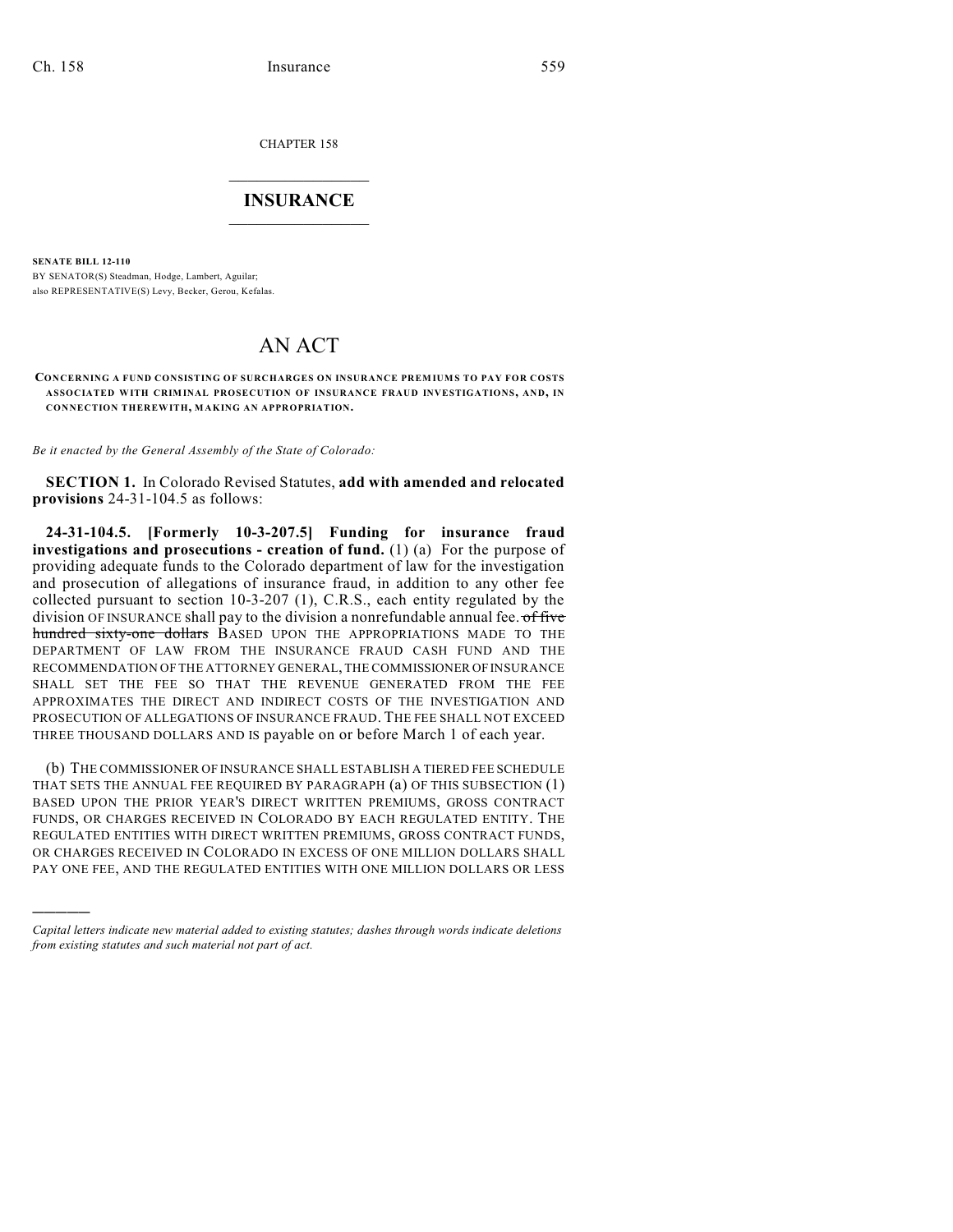## SHALL PAY A LESSER FEE.

(2) The division OF INSURANCE shall transmit fees collected pursuant to subsection (1) of this section to the state treasurer for deposit in the insurance fraud cash fund, which fund is hereby created in the state treasury. The fund shall consist CONSISTS of fees collected pursuant to this section and any other moneys deposited into the fund. Interest derived from the deposit and investment of moneys in the fund shall be credited to the fund. The moneys in the fund are subject to annual appropriation by the general assembly to the department of law for use in investigating and prosecuting allegations of insurance fraud. Any unexpended and unencumbered moneys remaining in the fund at the end of any fiscal year shall remain in the fund and shall DO not revert to the general fund.

(3) The attorney general shall provide annual reports to the joint budget committee, the senate business, labor, and technology committee, and the house ECONOMIC AND business affairs and labor DEVELOPMENT committee, or any such successor committees, and shall post on the attorney general's web site a statistical report of the number of FULL-TIME EMPLOYEES DEDICATED TO INSURANCE FRAUD, referrals, OPEN INVESTIGATIONS, convictions, arrests, AND actionsinitiated, and THE NUMBER OF restitutions,fines, costs, and forfeitures obtained, from the investigation and prosecution of insurance fraud as provided in this section. IN THE REPORT, THE ATTORNEY GENERAL SHALL MAKE HIS OR HER BEST EFFORT TO DELINEATE BETWEEN THE TYPES OF CASES PROSECUTED BY LINE OF INSURANCE.

**SECTION 2. Repeal of relocated provisions in this act.** In Colorado Revised Statutes, **repeal** 10-3-207.5.

**SECTION 3.** In Colorado Revised Statutes, 8-43-401, **amend** (1) as follows:

**8-43-401. District attorney or attorney of division to act for director or office - penalties for failure of insurer to pay benefits.** (1) Upon the request of the director or the industrial claim appeals office, the attorney general or the district attorney of any district or any attorney-at-law in the regular employ of EMPLOYED BY the division shall institute and prosecute the necessary actions or proceedingsfor the enforcement of any of the provisions of articles 40 to 47 of this title, or any award or order of the director, an administrative law judge, or the industrial claim appeals office, or for the recovery of any money due TO Pinnacol Assurance, or any penalty provided in said articles, and shall defend in like manner all suits, actions, or proceedings brought against the director, an administrative law judge, or the industrial claim appeals office.

**SECTION 4.** In Colorado Revised Statutes, 8-45-117, **amend** (1) (c) as follows:

**8-45-117. Regulation by commissioner of insurance.** (1) Pinnacol Assurance shall be subject to regulation by the commissioner of insurance as provided in:

(c) Sections SECTIONS 24-31-104.5, C.R.S.; 10-1-108 (7), 10-1-109, and 10-1-102, C.R.S., except subsections (3) and (6); 10-1-205, C.R.S., (1) to (6) and (8); 10-3-109, C.R.S., except for the publication requirements; 10-3-118, C.R.S.; 10-3-128, C.R.S.; 10-3-202, C.R.S.; 10-3-207, C.R.S.; 10-3-207.5, C.R.S.; 10-3-208, C.R.S.; 10-3-231, C.R.S.; 10-3-239, C.R.S.; 10-3-701, C.R.S.; and part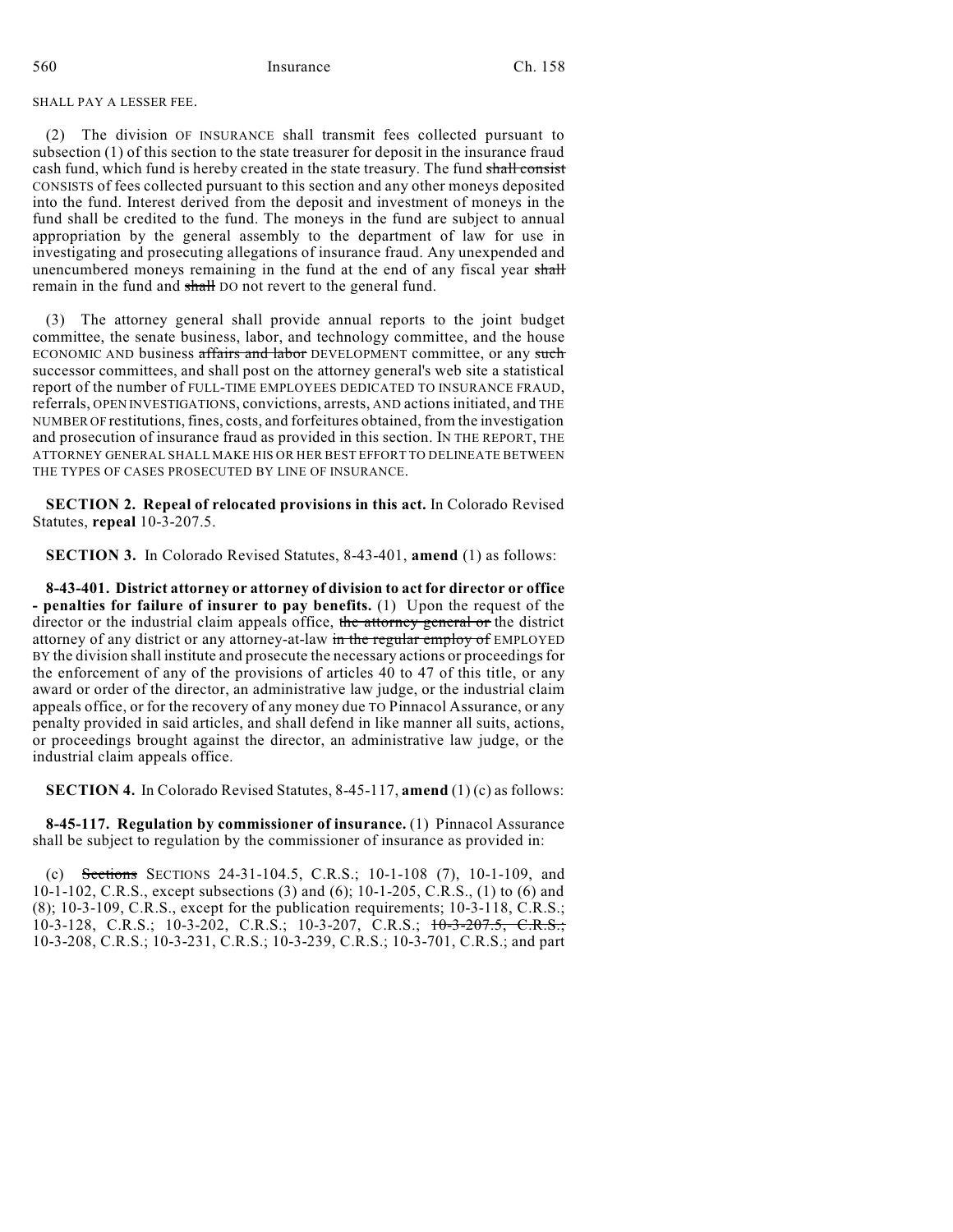8 of article 3 of title 10, C.R.S., except as these sections are inconsistent with the provisions of this article.

**SECTION 5.** In Colorado Revised Statutes, **amend** 10-1-129 as follows:

**10-1-129. Fraudulent insurance acts- enforcement.** The attorney generalshall have concurrent jurisdiction with the district attorneys of this state to investigate and prosecute allegations of criminal conduct related to insurance fraud pursuant to this title and titles 8 and 18, C.R.S. The cost to the attorney general of such investigations and prosecutions shall be paid from fees collected from entities regulated by the division pursuant to section  $10-3-207.5$  24-31-104.5, C.R.S.

**SECTION 6.** In Colorado Revised Statutes, 10-5-108, **amend** (1) (a) as follows:

**10-5-108. Placement of surplus line insurance.** (1) No broker shall place any coverage with a nonadmitted insurer unless, at the time of placement, such nonadmitted insurer is included on the list of approved nonadmitted insurers prepared by the commissioner at least annually. Nothing in this section shall require the commissioner to place or maintain the name of any nonadmitted insurer on the list. To be placed and remain on said approved list, such nonadmitted insurer shall:

(a) Establish and maintain satisfactory evidence of good repute and financial integrity and submit a current year's application, fees as prescribed by sections 10-3-207 and  $10-3-207.5$  24-31-104.5, C.R.S., a copy of its current annual statement, an actuarial opinion, and other information required by the commissioner. In the case of an insurance exchange, an aggregate combined statement of all underwriting syndicates operating during the period reported, in addition to individual statements for each syndicate, shall be submitted.

**SECTION 7.** In Colorado Revised Statutes, 10-11-116, **amend** (1) (c) as follows:

**10-11-116. Title insurance agents licensed.** (1) (c) A license shall be issued to an attorney-at-law licensed to practice in this state if a title insurance company notifies the commissioner in writing of the name and address of each such attorney it desires to appoint as its agent and upon payment of the fees required by sections 10-3-207 and  $10-3-207.5$  24-31-104.5, C.R.S.

**SECTION 8.** In Colorado Revised Statutes, **amend** 10-14-603 as follows:

**10-14-603. Annual certificate of authority.** Societies that are authorized to transact business in this state as of July 1, 1993, and all societies authorized thereafter, may continue such business until June 30, 1994. The authority of all such societies may thereafter be renewed annually but shall terminate on the last day of the succeeding June. However, a certificate of authority so issued shall continue in full force and effect unless specifically terminated. For each such certificate of authority or renewal the society shall pay to the division of insurance fees as prescribed pursuant to sections 10-3-207 and  $10-3-207-5$  24-31-104.5, C.R.S. A duly certified copy or duplicate of such certificate of authority shall be prima facie evidence that the society is a fraternal benefit society within the meaning of this article.